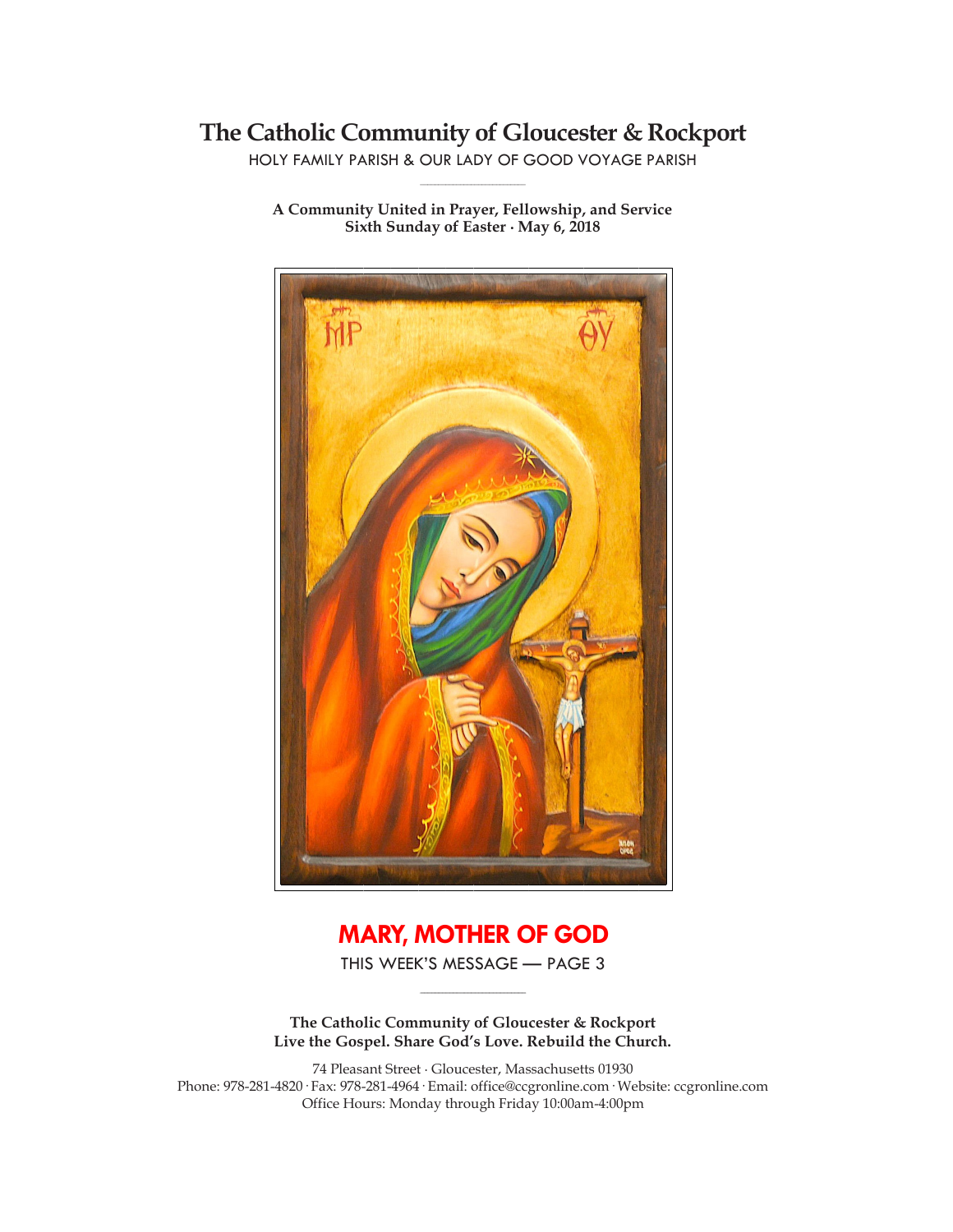#### **FIRST HOLY COMMUNION 2018 \_\_\_\_\_\_\_\_\_\_\_\_\_\_\_\_\_\_\_\_\_**



## **Blessings & Congratulations!**

On behalf of the Catholic Community of Gloucester & Rockport, Father Jim wishes to congratulate the following children from Holy Family Parish and Our Lady of Good Voyage Parish who have successfully completed our program of preparation and who will receive their First Holy Communion this month:

Chase Albano John Anderson Jack Baez Nicholas Bilenchi Avigail Bouchard Janelle Brancaleone Meghan Buckley Brady Ciaramitaro Matthew Conners Sophia Cooke Connor Curley Sophia Drost Claire Dullea Merina Earl Giuseppe Ferrara Isabella Figurido Norah Fogarty Joseph Gavin Laycee Goodhue Jake Gucciardi Jackson Harnish

Isabelle Johnson Owen Kesterson Nicholas Koller Anthony Kozma Jonesy Lilly Natalee Loiacano Olivia Lottatore Adam Madruga Mackenzie Mahoney Jesse Mannino Ava Marino Finn McKay Nathan Medina Ian Morgan Jason Movalli Mylee Nicastro John Novello Luca Oliva Georgia Osier Delilah-Marie Parisi Ethan Parisi Saige Racofsky

Charlotte Randazza Collin Rife Kaylee Robertson Angela Russo Emma Sabia Luke Salah Anthony Sanfilippo Elyanna Sawulski Giavana Seniti Ethan Silva Michael Smith Sarah Soares Nathan Stanley Dominic Szyp Adam Taormina James Towne Allison Tuck Sabina Twalipo Cruz Viator Nicholas Whitten Abigail Wilson

During these past seven months, these sixty-four young fellow parishioners and their parents have prayed, studied, and grown together in prayer, fellowship, and service. They have learned together that disciples of all ages are called to live the Gospel, share God's love and mercy, and rebuild the Church. They are all well-prepared to receive the Body & Blood of the Risen Lord and to become faithful and faith-filled disciples!

The children who are receiving their First Holy Communion this year wish to thank their parents, families, and friends for their love, prayers, and support. In particular, they wish to express their appreciation to those who helped them prepare for their First Holy Communion: Father Jim Achadinha, Olga Alves, Rizza Anderson, Fernanda Brown, Phyllis Comeau, Carol Conlon, John Conlon, Angelica Duran, Mary Duran, Jenn Dort, Grace Figurido, Gerry Kippen, Yvonne LeBlanc, Sean Lilly, Jean Madruga, Mary Ellen McLeod, Marilyn Smith, Chris Smith, and especially Betsy Works.

Finally, please pray for all of our young fellow parishioners, their parents, and families so that they will continue to grow in faith, hope, and love; and that they will continue to join us for Mass on a regular basis. Please also pray in thanksgiving for our pastoral team and our dedicated volunteers who make these celebrations possible. Thank you for your prayers and support! May God bless you and your family!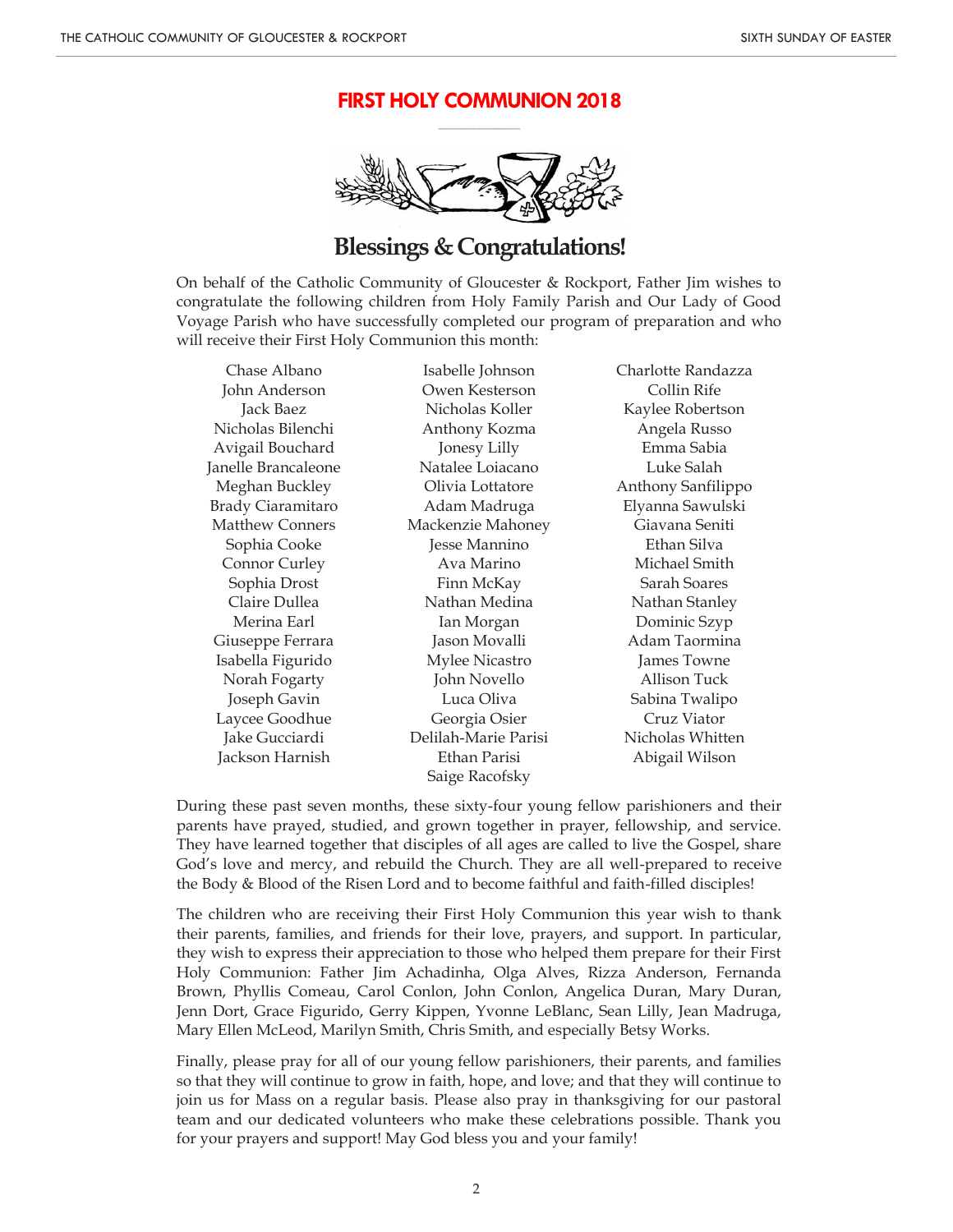## **THIS WEEK'S MESSAGE \_\_\_\_\_\_\_\_\_\_\_\_\_\_\_\_\_\_\_\_\_**

## **Mary, Mother of God**

#### BY CLIFF GARVEY

As Catholics, we believe that God calls us to live as faithful disciples. But in what form of life are we called to live our discipleship? As a woman, are you called to marriage, motherhood, religious life, or the single life? As a man, are you called to marriage, fatherhood, priesthood, or the diaconate? What is your calling? What is your vocation? Who are you called to be? What are you called to do with this one life that you are blessed to live? These are timeless questions that can sometimes take a lifetime to answer. But with hearts and minds open to prayer and discernment, God can help us find our way in the world. Each and every one of us (regardless of age, gender, or life experience) can discover, rediscover, and respond to God's plan for our lives.

Like us, the Virgin Mary had a vocation. She was chosen by God to serve as the Mother of God. Think of it! As Mary comes of age in the house of her parents, Ann and Joachim, she is visited by Gabriel, an Angel of God. Gabriel tells Mary about her vocation, about God's plan for her life. She will conceive and give birth to a son and that her son will be God's son, too. In response to this miraculous message, Mary responds: "Behold, I am the handmaid of the Lord. May it be done to me according to your word (Luke 1:38)." In this divine context, becoming God's handmaid means that Mary embraces her nearness to God. She embraces her vocation as a disciple, follower, and servant of the Lord. She embraces an intimate relationship with the Lord. Most profoundly, she embraces her vocation as Mother of God.

Put simply, in response to the angel's message, Mary says "yes" to God. In an instant, a vocation is offered, discerned, chosen, and accepted. In his book, "Waking up Catholic," Chad Torgerson writes: "Mary was chosen, but she still had choices to make. Like us, Mary had the free will to make these choices on her own. When faced with one of the greatest challenges humankind has ever known (being the Mother of God), Mary responded with strength, grace, and a steadfast heart." Take a moment to pray about Mary's choices. Mary chose to listen to God's messenger. Mary chose to believe with her whole heart. Mary chose to serve God without counting the cost. Mary chose to do God's will without complaint or questions. Mary chose to suffer at the foot of the Cross. Mary chose to surrender her entire life to God's plan for salvation.

At the moment of the annunciation, Mary accepted her vocation with great joy. But she did not turn away from that vocation when her joy turned to grief, pain, and sorrow. Chad Torgerson writes: "In Christ, Mary was given the greatest gift the world has ever known. And with Christ's death on the Cross, she was given one of the greatest sorrows the world has ever known." In the face of such suffering, Mary did not turn away. She did not run. She did not hide. She did not reject God's plan for her life. Instead, Mary clung to the Crucified Christ with the same love with which she cradled the Christ Child: a mother's love; a love that knows no boundaries, no exceptions, and no limits; a love that transcends time and place; a love that never ends.

Throughout her life and for all time, Mary embraced her vocation as the Mother of God. She listened. She prayed. She discerned. She chose. She acted. We, too, can join in her blessed vocation. Saint Francis of Assisi writes: "We are spouses of Christ when a faithful soul is joined by the Holy Spirit to our Lord Jesus Christ. We are siblings of Christ when we do the will of our Father in heaven. And we are mothers of Christ when we carry Him in our hearts and bodies through divine love; and when pure and sincere consciences give birth to Him in our world through holy deeds that shine as good examples to others." During May, Mary's Month, let us show our devotion to the Blessed Mother by discerning our vocations, embracing God's plan for our lives, and choosing to love without counting the cost. Let us join the Mother of God in giving birth to the Eternal Word through all of our thoughts, words, and actions. May the Risen Lord give you peace! And may Mary, Mother of God, pray for us now and always! Amen!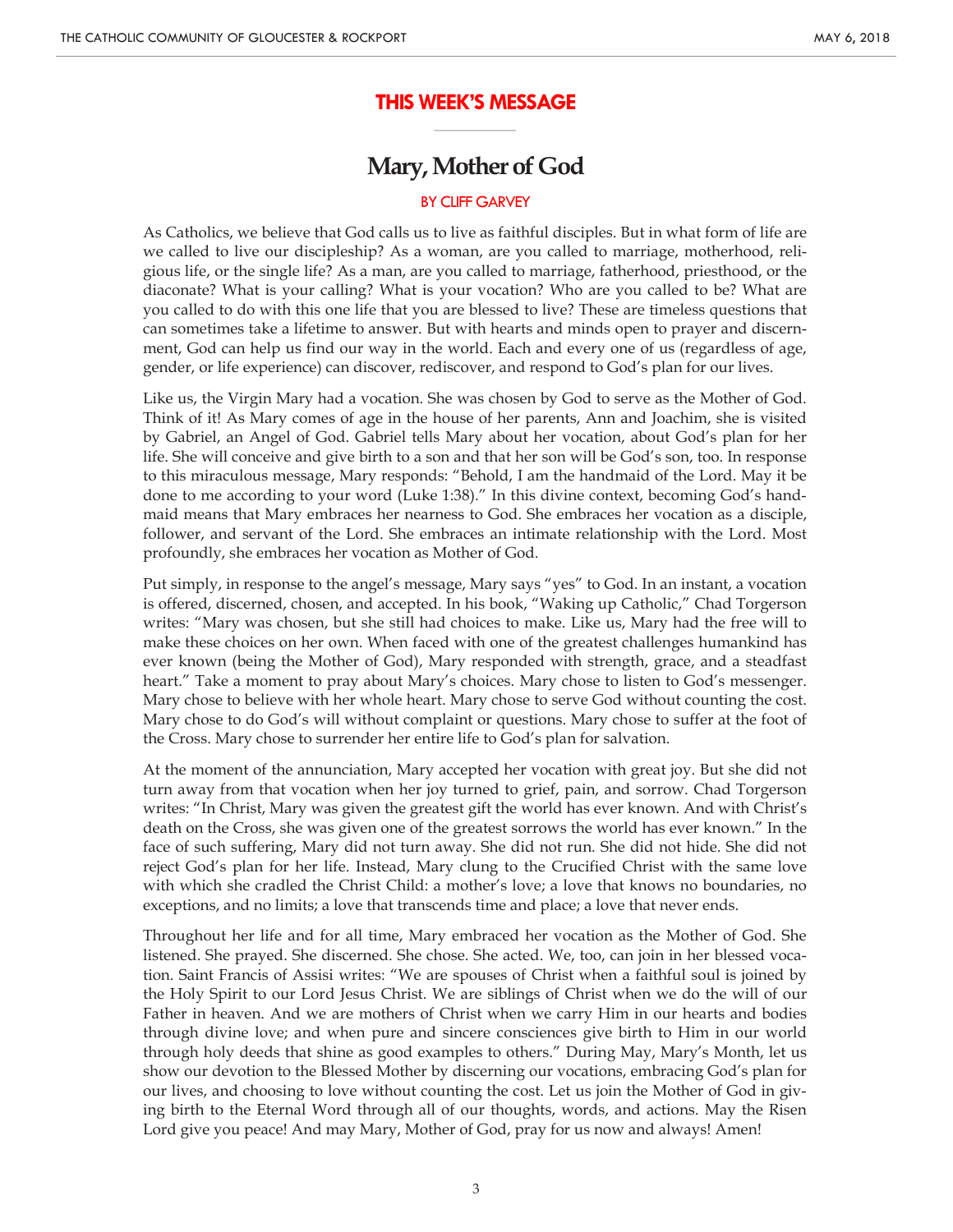#### **LIVING THE GOSPEL \_\_\_\_\_\_\_\_\_\_\_\_\_\_\_\_\_\_\_\_**

## **THE LEGION OF MARY New Members Always Welcome!**

Each week, members of the Legion of Mary from both Holy Family Parish and Our Lady of Good Voyage Parish reach out to our aged, disabled, homebound, and sick fellow parishioners. They visit people in their homes and apartments, hospitals, and nursing homes. They pray together, offer companionship, and share God's love and mercy with those who are so often lonely and forgotten.

Every Wednesday afternoon at 4:00pm, the Legion of Mary meets in our parish center (located at 74 Pleasant Street in Gloucester) to pray the Rosary, share their faith experiences, and participate in a period of formation under the guidance of their spiritual directors. For more information about the Legion of Mary and its good work in the Catholic Community of Gloucester & Rockport, please contact Sue Demetri at sdemetri2000@yahoo.com or leave a message at 978-281-4820. The Legion of Mary warmly welcomes new members! Please join us!

#### **SAINT VINCENT DE PAUL SOCIETY New Members Always Welcome!**

The Saint Vincent de Paul Society is an international organization dedicated to responding to any request from any person or family in need. Here on Cape Ann, we work from Holy Family Parish and Our Lady of Good Voyage Parish to serve the poor and needy. Our Clothes Closet is open on Saturdays from 10:00am until 1:00pm. And our Food Pantry is stocked with non-perishable foods. Donation baskets are located at the entrances of our churches. The Food Pantry needs these items:

Canned Fruits & Vegetables Canned Ham, Tuna & Beef Stew Tuna & Chicken Helper Chef Boyardee, Pasta & Sauce Pancake Mix & Syrup Hot & Cold Cereal· Hot Chocolate Mix Crackers, Jelly, Mayonnaise Boxed Macaroni & Cheese and Ramen Noodles

Donation envelopes are located at the entrances of our churches. Donations can be placed in the offertory basket or mailed to us. Checks should be made payable to the Saint Vincent de Paul Society. Meetings are held on the second Wednesday of each month at 4:00pm in Our Lady's Hall. The Saint Vincent de Paul Society warmly welcomes new members and volunteers! For more information, please contact Harry Miller at 978-281-2701 or Barbara Frontiero at Barbara.Frontiero@gortons.com. If you or your family needs our assistance, please contact us at 978-281-8672. Thank you for your generous support!

#### **PRAYER, FELLOWSHIP, AND SERVICE \_\_\_\_\_\_\_\_\_\_\_\_\_\_\_\_\_\_\_\_**

## **ASSISI PROJECT SPRING ICON RAFFLE Tickets Available Through June 17th**

Beginning this weekend through Father's Day weekend, the Assisi Project is sponsoring its Annual Spring Raffle for a beautiful hand painted icon of Our Blessed Mother. Throughout the Christian world, icons are venerated as windows into heaven and are known to be powerful instruments of divine grace and miracles. This particular icon (which is pictured on the cover of this weekend's newsletter) was hand-crafted in Greece using traditional tempera paints and gold leaf. It was blessed on the relics of Saint Spyridon the Wonderworker, a third century saint whose incorrupt relics are believed to be the source of countless miracles.

All proceeds from the Assisi Project's Annual Spring Raffle will be donated to the Saint Vincent de Paul Society. A donation of \$1.00 per ticket is requested. We hope to raise \$2,000! Tickets can be purchased at various weekday and weekend Masses, at our parish office, and by contacting Cliff Garvey at cgarvey@ccgronline.com or 978-281-4820. For more information about the Assisi Project and its good work in our parishes, please contact Cliff or visit our website: assisiproject.com. Thank you for your generous support! May the Risen Lord give you peace!

## **PASTOR'S NOTE SPECIAL MESSAGE OF THANKS**

At our Lent Mass for Families in February, donation cans were distributed to our youngest fellow parishioners and their families in order to raise money for the Saint Vincent de Paul Society. Our goal was to raise \$1,000. I am delighted to announce that our community of young disciples (along with some adult helpers) raised \$1,685 to help needy families in our community. Please join me in offering a prayer of heartfelt thanksgiving to all who participated in this annual fundraising campaign!

During the weekend of March 24th—March 25th, in communion with high school students who organized the national "March for Our Lives" in support of gun safety, the Assisi Project offered orange ribbons after four weekend Masses in the Catholic Community of Gloucester & Rockport. In just two days, the Assisi Project raised \$650 for the Saint Vincent de Paul Society through this effort. As pastor, I am grateful not only for your generosity but for your support for the Church's teaching on such an important social issue. Finally, I wish to personally thank two members of our pastoral team, Betsy Works and Cliff Garvey, for organizing these fundraising events in support of our poorest brothers and sisters; and I wish to commend them both for a job very well done! Peace, blessings, and sincere thanks to all! — Father Jim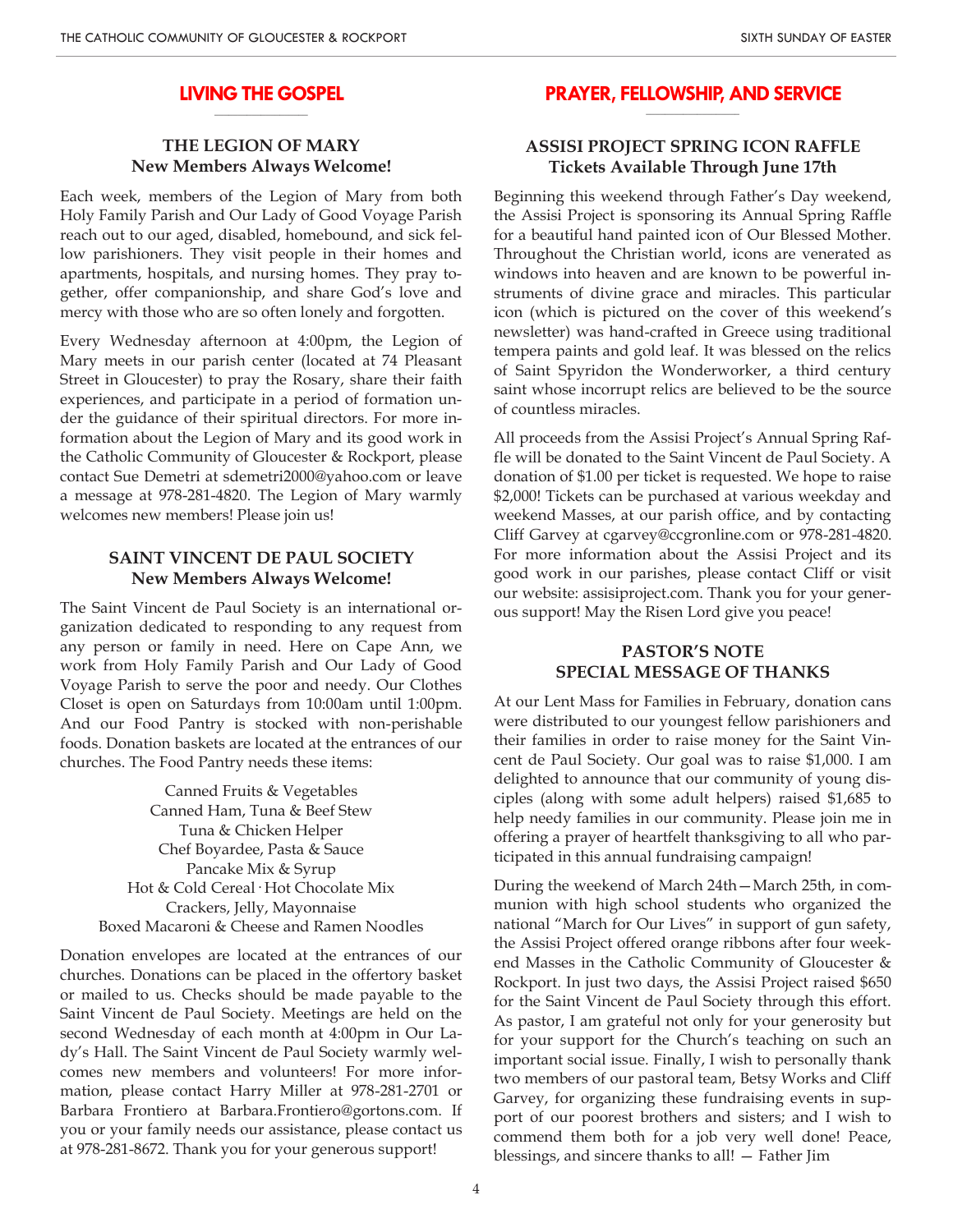#### **PRAYER, FELLOWSHIP, AND SERVICE \_\_\_\_\_\_\_\_\_\_\_\_\_\_\_\_\_\_\_\_**

## **HOLY NAME SOCIETY Sunday, May 6th at 6:30pm**

The Holy Name Society is an organization of Catholic men that was founded to support Our Lady of Good Voyage Parish through prayer, fellowship, fundraising events, and volunteer service. Our next meeting is scheduled for this Sunday, May 6th at 6:30pm in Our Lady's Hall. For more information about the Holy Name Society and its good work in our parish community, please contact Matt Parisi at mparisi101@gmail.com or 978-281- 4820. New members are always welcome! Please join us!

## **KNIGHTS OF COLUMBUS Tuesday, May 8th at 7:00pm**

The Knights of Columbus (Council 215) is a fraternal and charitable organization of Catholic men that serves the Catholic Community of Gloucester & Rockport. If you have twenty-four hours to volunteer for charity this year, we can transform that commitment into meaningful results for you, your family, and our communities. Our next meeting is scheduled for Tuesday, May 8th at 7:00pm in our parish offices (located at 74 Pleasant Street in Gloucester). For more information, please contact Mark Natti at grandknight@kofc215.com or 978-281-4820; or visit our website: kofc215.com. New members are always welcome! Please join us!

### **THE ASCENSION OF THE LORD Holy Day of Obligation· Thursday, May 10th**

On Thursday, May 10th, the Roman Catholic Church celebrates the Solemnity of the Ascension of the Lord, which commemorates Christ's elevation into heaven in the presence of the disciples on the fortieth day after his resurrection. On this Holy Day of Obligation, the Catholic Community of Gloucester & Rockport will celebrate Masses according to the following schedule:

> Saint Ann Church Wednesday, May 9th at 7:00pm

Saint Joachim Church Thursday, May 10th at 8:00am

Our Lady of Good Voyage Church Thursday, May 10th at 12:00pm

For more information about the Solemnity of the Ascension of the Lord, please contact Father Jim at 978-281-4820 or frjim@ccgronline.com; or visit ccgronline.com. Please join us! All are invited! All are welcome!

#### **MORE NEWS & INFORMATION ONLINE!**

Join us: ccgronline.com!

#### **SHARING GOD'S LOVE \_\_\_\_\_\_\_\_\_\_\_\_\_\_\_\_\_\_\_\_**

### **THE WAY FOR KIDS Begins Saturday, May 5th at 4:00pm**

If you have a child, grandchild, or godchild who has completed the second grade but has not received the Sacraments of Baptism and/or First Holy Communion, we have a special program just for them: "The Way for Kids." Beginning on Saturday, May 5th from 4:00pm until 5:45pm in Our Lady's School, Betsy Works and a team of volunteers will lead a five-week series of workshops for young disciples who have not yet received the Sacraments of Initiation. After each workshop, the children (and their families) will attend Mass at 6:00pm in Our Lady of Good Voyage Church. For more information about "The Way for Kids" or a registration form, please contact Betsy Works at bworks@ccgronline.com or 978-281-4820. Please pray for our young disciples and their families! Please join us! All are invited! All are welcome!

## **MOTHER'S DAY MASS FOR FAMILIES Saturday, May 12th at 4:00pm**

In the Gospel of Matthew, Jesus says: "Let the little children come to me, and do not stop them; for it is such as these that the kingdom of heaven belongs (Mt 19:14)." In response to the Lord's call, all parents, grandparents, godparents, and children of all ages are invited to join Father Jim for our Mother's Day Mass for families on Saturday, May 12th at 4:00pm in Saint Ann Church.

During Mass, Father Jim will preach about Mother's Day and offer a special blessing for all mothers, families, and children. In addition, those who gather for this Mass will join the Legion of Mary in the Annual Crowning of the Blessed Virgin Mary. As our Mother's Day Mass for Families draws near, let us reaffirm that Mass is our class! Jesus is our Teacher! Mary is our Mother! And every family that joins us is a gift from God! For more information, please contact Father Jim at frjim@ccgronline.com or 978- 281-4820. Please join us! All are invited! All are welcome!

#### **YOUTH CHOIR & MUSIC MINISTRY Tuesdays at 5:00pm**

The Catholic Community of Gloucester & Rockport's Youth Choir & Music Ministry meets for practice every Tuesday at 5:00pm in Saint Ann Church. This program is a great way for children of all ages to make new friends, learns about the teachings and traditions of the Church, and participate more fully in the vibrant life of our parishes. New members who wish to sing or who already play an instrument (ranging in age from kindergarten through high school) are always welcome! For more information, please contact Patty Natti at pnatti@comcast.net or 978- 281-4820. Please join us! All are welcome!